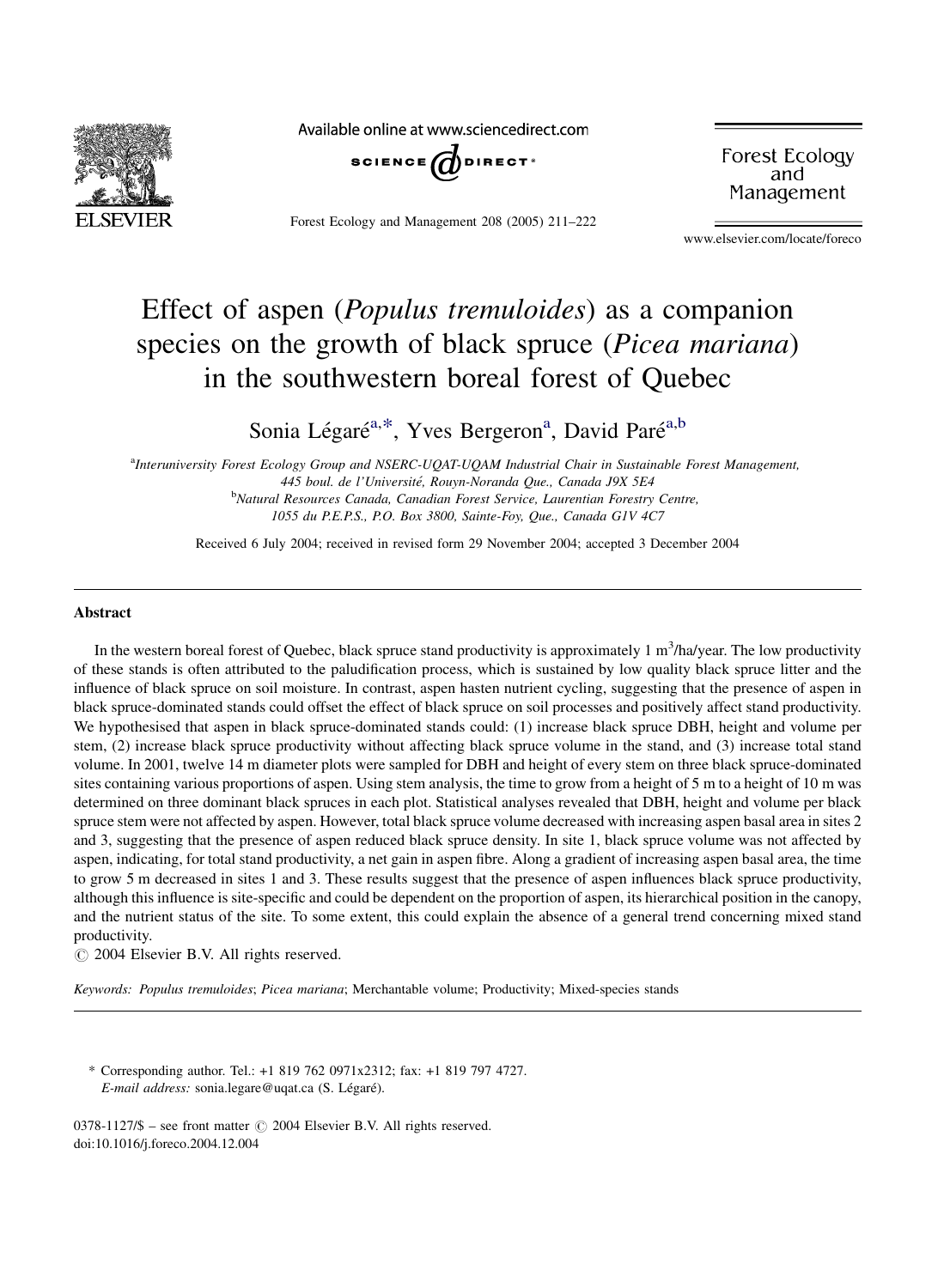## 1. Introduction

A general theory to the effect that intercropping should allow higher yield due to the competitive exclusion principle and/or the facilitation mechanism was elaborated by [Vandermeer \(1989\)](#page-11-0). The competitive exclusion principle is based on the ecological niche separation of combined species, which involves a more complete utilization of resources. Facilitation is described as the influence of a species on the environment, which positively affects other species. Forest mixed management based on this theory was explored by [Kelty \(1992\),](#page-11-0) who suggested that species with a good ecological niche separation ([Harper,](#page-11-0) [1977](#page-11-0)) and species that have a high efficiency in the use of a limiting resource should present higher yield in mixed stands than in monoculture stands. However, due to the multiple combinations of species and their different interactions on soil and stand productivity, there is no general trend in scientific literature to guide mixed management choices. In fact, according to the age, species and proportion of each species in the stand, growth loss or gain can be observed ([Frivold](#page-11-0) and Mielikäinen, 1990; Brown, 1992; MacPherson [et al., 2001; Chen and Klinka, 2003\)](#page-11-0).

Since the 1990s, the forest industry has had a growing interest in the use of intolerant deciduous species. This fact, together with an increasing concern for the maintenance of biodiversity, could promote mixed-species management as a component of ecosystem management ([Bergeron and Harvey,](#page-10-0) [1997; Bergeron et al., 1999](#page-10-0)). Mixed stands that include more than one commercial species can be advantageous even if the yield of the mixture exceeds only the yield of the monoculture of the less productive species included in the mixture. Moreover, in addition to its role in the maintenance of biodiversity, mixed stand management could have other advantages such as a decreasing risk of wind damage and pest or disease outbreaks ([Kelty, 1992; Su et al., 1996](#page-11-0)).

Near the 49th parallel in the Quebec western boreal forest, sites are usually colonized by black spruce following a wildfire. They form even-aged stands that progressively become uneven-aged [\(Groot and Hor](#page-11-0)[ton, 1994\)](#page-11-0). These stands generate litter that is relatively resistant to decomposition processes and that promotes the growth of mosses and sphagnum ([Flanagan and Van Cleve, 1983\)](#page-10-0). In the absence of fire,

the accumulation of organic matter forms a thick LFH layer dominated by feather moss and sphagnum that immobilizes nutrients [\(Weber and Van Cleve, 1981;](#page-11-0) [Foster, 1985; Oechel and Van Cleve, 1986\)](#page-11-0). It has been suggested that the paludification process could explain the low productivity of black spruce in these stands (1 m3 /ha/year; [Viereck and Dyrness, 1979; Van Cleve](#page-11-0) [and Viereck, 1981; Foster, 1983; Oechel and Van](#page-11-0) [Cleve, 1986](#page-11-0)). However, natural stands of shadeintolerant deciduous species, which hasten nutrient cycling ([Van Cleve and Noonan, 1975; Corns, 1989;](#page-11-0) Longpré et al., 1994; Paré [and Bergeron, 1996\)](#page-11-0), can also dominate after fire [\(Gauthier et al., 2000](#page-11-0)). These stands evolve into mixed-species stands that are relatively productive  $(2-3 \text{ m}^3/\text{h}a/\text{year})$ . Following management activities, stands originally dominated by black spruce are invaded by deciduous species such as willow and aspen ([Carleton and MacLellan, 1994;](#page-10-0) [Fortin, 2000](#page-10-0)). From a management point of view, the presence of aspen in black spruce stands is often considered as a competitive species, which necessitates mechanical clearing despite the economic value of aspen. However, in addition to a potential distinct ecological niche between these species, the increased nutrient cycling rates of aspen could offset the effect of black spruce on soil processes and positively affect stand productivity in black spruce-dominated stands. Légaré [et al. \(2004\)](#page-11-0) observed in a landscape-scale study that an increasing proportion of aspen was related to an increase in black spruce DBH and height up to a threshold of 40% of aspen basal area. They also observed a stable black spruce volume with an increasing total volume along the gradient of aspen that suggested a natural additive pattern ([Harper,](#page-11-0) [1977](#page-11-0)). However, the confounding effect of soil on black spruce growth was still a preoccupation in that previous study. Thus, the objectives of the present study were to test the following hypotheses in black spruce-dominated stands: (1) the presence of aspen increases mean DBH, height and volume per stem of black spruce, (2) the presence of aspen does not affect black spruce volume and merchantable volume but increases the volume and merchantable volume of the stand, and (3) the presence of aspen increases black spruce productivity. In order to test those hypotheses we sampled three black spruce stands and assessed the effects of aspen basal area on growth and yield of black spruce.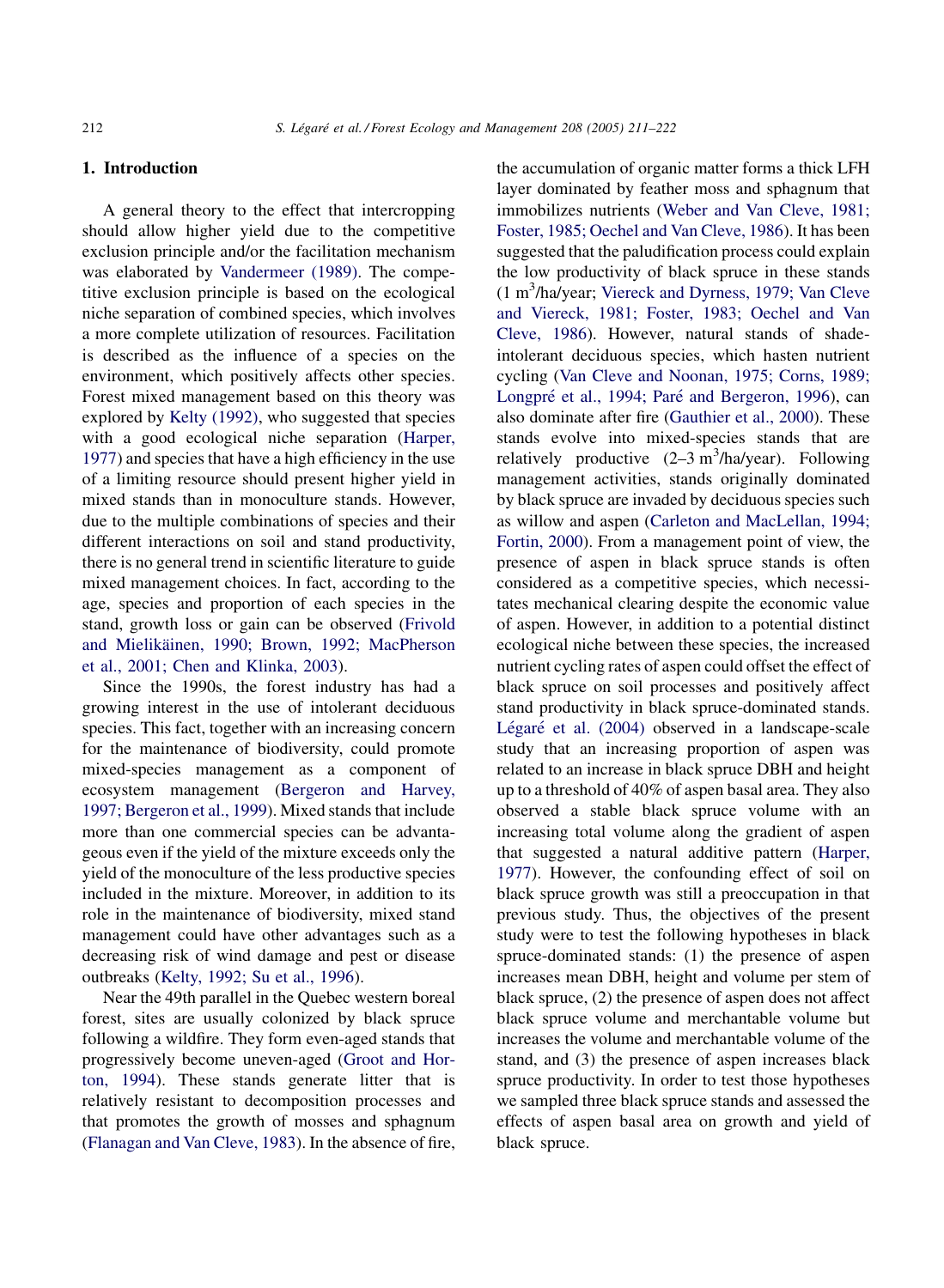#### 2. Material and methods

## 2.1. Study area

The study area is part of the black spruce (Picea mariana (Mill.) BSP) – feather moss (Pleurozium schreberi (Brid.) Mitt.) forest of western Quebec ([Grondin, 1996](#page-11-0)), located at the border of the Abitibi-Témiscamingue and Nord du Québec regions, in the south-western boreal forest of Quebec (49°03'N to  $49^{\circ}11'$ N,  $78^{\circ}50'$ W to  $79^{\circ}09'$ W). The study area extends over the Clay Belt region of Quebec and Ontario, a major physiographic region resulting from deposits left by the proglacial lakes Barlow and Ojibway at the time of their maximum expanse, in the Wisconsinian glacial stage [\(Vincent and Hardy, 1977\)](#page-11-0). The closest weather station is located at La Sarre, approximately 30 km south of the study area. Average annual precipitation totals 856.8 mm and average annual temperature is  $0.8\degree C$  [\(Environment Canada,](#page-10-0) [1993](#page-10-0)). This ecosystem is dominated by large fires that kill most of the trees and aboveground vegetation ([Viereck et al., 1983\)](#page-11-0). Mean stand age is 139 years and fire cycle length has increased from 141 years, between 1850 and 1920, to 326 years since 1920 ([Bergeron et al., 2001](#page-10-0)).

## 2.2. Sampling design

In a previous study (Légaré [et al., 2004\)](#page-11-0), the potential of aspen–spruce mixture to increase forest productivity could have been obscured by confounding factors relative to soil fertility. The presence of a correlation between soil fertility and forest composition inherent in the sampling design did not allow us to determine whether the highest total stand yield was a matter of soil fertility or a matter of occurrence of competitive reduction or productive facilitation between species. The originality of the current study lies in the adoption of an approach through which the confounding factors issue is avoided by the examination of correlations between aspen basal area and mineral soil properties such as soil texture, total nitrogen concentration and cation exchange capacity, in addition to sampling stands with similar abiotic conditions (deposits, drainage).

Three sites were chosen according to the following criteria: light slope, moderate drainage, surface

deposits and stand composition dominated by black spruce with heterogeneous presence of aspen. Stands at all three sites result from wildfires that took place around 1920 according to the fire map elaborated by [Bergeron et al. \(2004\)](#page-10-0). More precisely, stands 1, 2 and 3 originate from fires that occurred around 1926, 1916 and 1916, respectively, according to aspen base crosssections (0 m) at each site. Sites were different on the basis of stem density, soil texture, site index and mean aspen proportion ([Table 1\)](#page-3-0). The number and length of transect lines in a site depended on the size and form of the spruce–aspen stands. The sampling unit of this study was a circular plot of 14 m in diameter, distributed at every 20 m along a transect of at least 180 m. Sites 1, 2 and 3 had respectively 28, 34 and 38 plots.

To test our hypotheses, only 12 plots in each site were selected on the basis of their composition in order to minimize the presence of species other than aspen or black spruce and to get a gradient of aspen as wide as possible. Moreover, plots were selected in order to create an even distribution of plot number across the aspen gradient and also to reduce the possibility of autocorrelation between plots by selecting plots with a distance of at least 40 m between each other. However, in site 3, one plot was removed from the statistical analysis because of its particularly low basal area due to windthrow. In 2001, we measured the diameter at breast height (DBH) and height of every tree in each of the 35 plots (11 or 12 at each site) of the sampling plan with a clinometer to determine the basal area covered by each species. The volume of each species was estimated with Honer's respective equation ([Honer et al., 1983](#page-11-0)) and merchantable volume was calculated using stems with DBH over 9 cm only. In 2002, we conducted stem analysis in each plot on the three taller black spruces that were generally dominant or co-dominant, however, in few plots, taller black spruces were suppressed. Crosssections were taken at the base and at 0.40, 1.0, 1.30 m and every meter to the top. Cross-sections were measured and cross-dated in the laboratory with a binocular. We determined the time to grow from a height of 5 m to a height of 10 m (TTG510) by subtracting age at 10 m by age at 5 m of height. Nine dominant black spruces in each site were selected and cut at the base and at every meter to determine the site index, which is the height of trees at 50 years.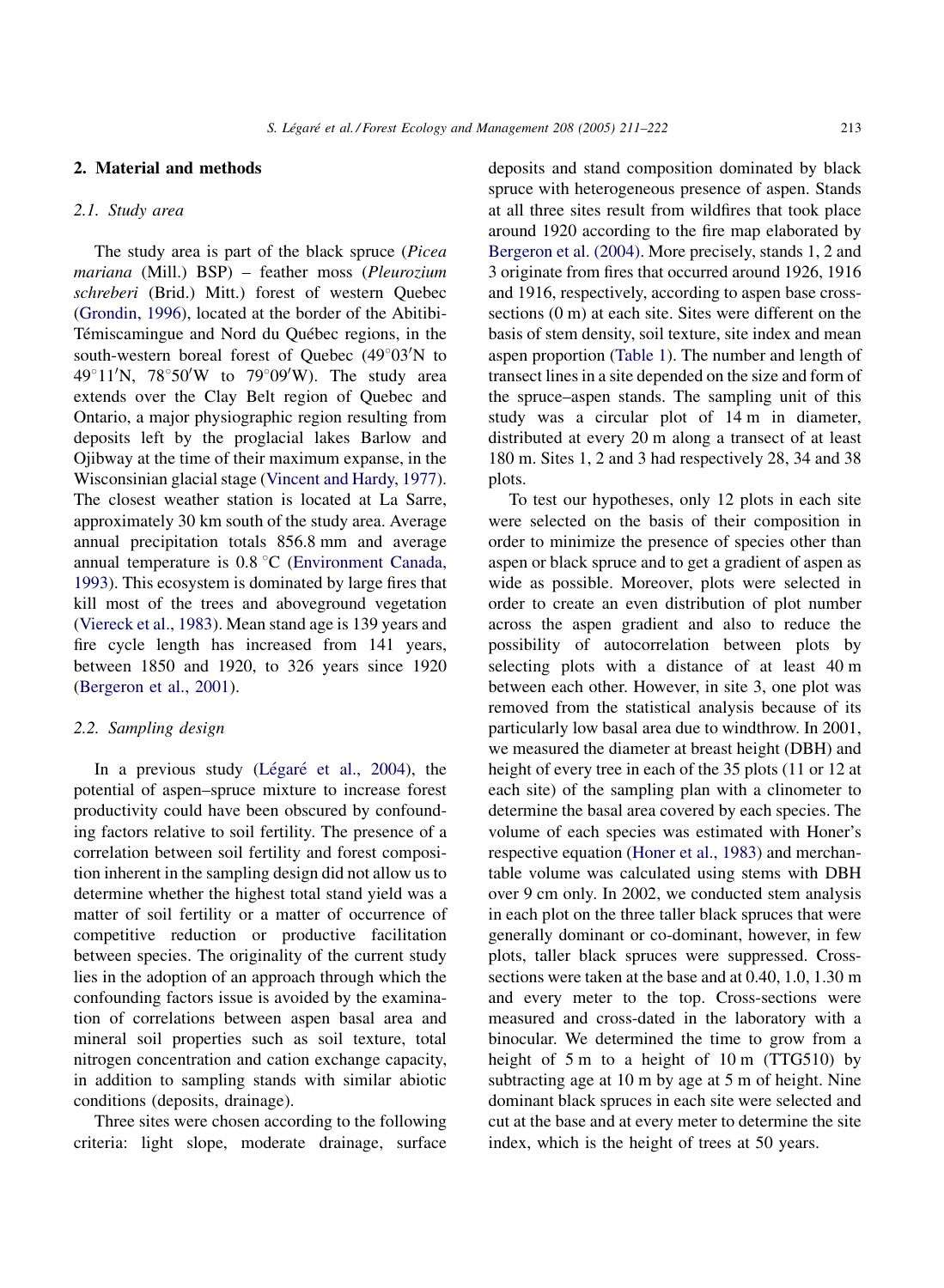|                                          | Means $\pm$ standard deviations |                      |                      |  |
|------------------------------------------|---------------------------------|----------------------|----------------------|--|
|                                          | Site 1                          | Site 2               | Site 3               |  |
| Site characteristics                     |                                 |                      |                      |  |
| Site density                             | $3220.82 \pm 698.40$            | $2013.80 \pm 602.63$ | $1992.65 \pm 707.61$ |  |
| Proportion of aspen $(\% )$              | $28.24 \pm 18.89$               | $38.54 \pm 24.84$    | $24.99 \pm 29.55$    |  |
| Site index at 50 years (nine trees)      | $11.62 \pm 0.83$                | $12.18 \pm 0.84$     | $12.72 \pm 1.37$     |  |
| Tree characteristic (selected plots)     |                                 |                      |                      |  |
| Aspen DBH (cm)                           | $12.88 \pm 6.39$                | $21.06 \pm 9.07$     | $25.70 \pm 12.31$    |  |
| Black spruce DBH (cm)                    | $11.60 \pm 0.90$                | $14.29 \pm 1.21$     | $15.04 \pm 1.27$     |  |
| Aspen height (m)                         | $13.20 \pm 6.36$                | $20.33 \pm 7.49$     | $22.63 \pm 9.34$     |  |
| Black spruce height (m)                  | $12.12 \pm 1.30$                | $15.13 \pm 1.25$     | $15.86 \pm 1.01$     |  |
| Black spruce age (year)                  | $66.76 \pm 2.58$                | $74.95 \pm 2.04$     | $77.1 \pm 0.91$      |  |
| Mineral soil properties (selected plots) |                                 |                      |                      |  |
| $CEC$ (cmol(+)/kg)                       | $16.18 \pm 4.79$                | $17.04 + 11.36$      | $15.04 \pm 8.42$     |  |
| Total $N$ (mg/g of soil)                 | $1.79 \pm 1.27$                 | $2.03 \pm 1.09$      | $2.68 \pm 1.65$      |  |
| Clay $(\%)$                              | $50.40 \pm 6.25$                | $39.52 \pm 14.86$    | $24.47 \pm 9.24$     |  |
| Sand $(\% )$                             | $14.34 \pm 4.68$                | $25.30 \pm 17.12$    | $19.07 \pm 4.36$     |  |
| Silt $(\%)$                              | $35.26 \pm 7.08$                | $35.18 \pm 7.02$     | $56.47 \pm 8.38$     |  |
| Oxygenated layer depth (cm)              | $21.49 \pm 7.03$                | $41.70 \pm 18.80$    | $34.53 \pm 12.03$    |  |

<span id="page-3-0"></span>Table 1

| Description of mineral soil properties, stand and tree characteristics in sites 1, 2 and 3 |  |  |
|--------------------------------------------------------------------------------------------|--|--|
|--------------------------------------------------------------------------------------------|--|--|

Three samples of the first 10 cm of mineral soil (Ae horizon and the top of the B horizon) were taken in each plot (12/sites). For each plot, soil samples were pooled, air dried, ground and then analysed. CEC was determined by the sum of exchangeable cations ([Hendershot et al., 1993](#page-11-0)). Total N was determined colorimetrically following a  $H_2SO_4/H_2O_2$  digestion ([Keeney and Nelson, 1982\)](#page-11-0). Soil texture was determined by granulometric analyses [\(McKeague,](#page-11-0) [1976](#page-11-0)). Moreover, one steel rod per plot, approximately 120 cm long, was driven into the soil and left for a period of 4 weeks to measure the oxygenated layer depth. Steel rods were removed with locking pliers and immediately taped with different colours in order to identify zones with orange/brown and black rust. Distance from the soil surface to the bottom of the orange/brown and black rust zones were measured ([Carnell and Anderson, 1986\)](#page-10-0).

#### 2.3. Statistical analyses

To test the homogeneity of mineral soil properties and water regime (clay, silt and sand percentage, CEC, total nitrogen and oxygenated layer depth) along the gradient of increasing aspen basal area, Spearman correlations were performed for each site separately because soil texture differed between sites. According to the Bonferroni method [\(Sokal and Rohlf, 1995](#page-11-0)), a significant threshold was fixed at 0.0033 to keep an overall significant threshold of 0.05 for the 15 correlations performed. According to [Kelty \(1992\)](#page-11-0), the spatial arrangement of trees of different species must be fine-grained (i.e. trees must be adjacent to trees of different species) to observe a reduction in competition. The structure proposed by [Kelty \(1992\)](#page-11-0) is a widely spaced overstory of the most productive species with understory trees that are not completely suppressed. Thus, to test the spatial segregation of aspen in each site, we performed a Mantel test between the matrix of Euclidean distance between each circular plot and the matrix of Sorensen (Bray-Curtis) similarity coefficient based on basal area of each tree species in each circular plot. Randomization test (Monte Carlo) was used for calculating P-value ([Mantel, 1967; Douglas and Endler, 1982](#page-11-0)). Then, we performed a general linear model (GLM) analysis on black spruce mean DBH of all plots with site as a main effect and aspen basal area as a continuous nested effect. When the aspen basal area effect was significant, stand density was added to the model as a regression effect to ensure that the significant influence of aspen basal area was not induced by stand density. This procedure was repeated to test the influence of aspen basal area on mean height, mean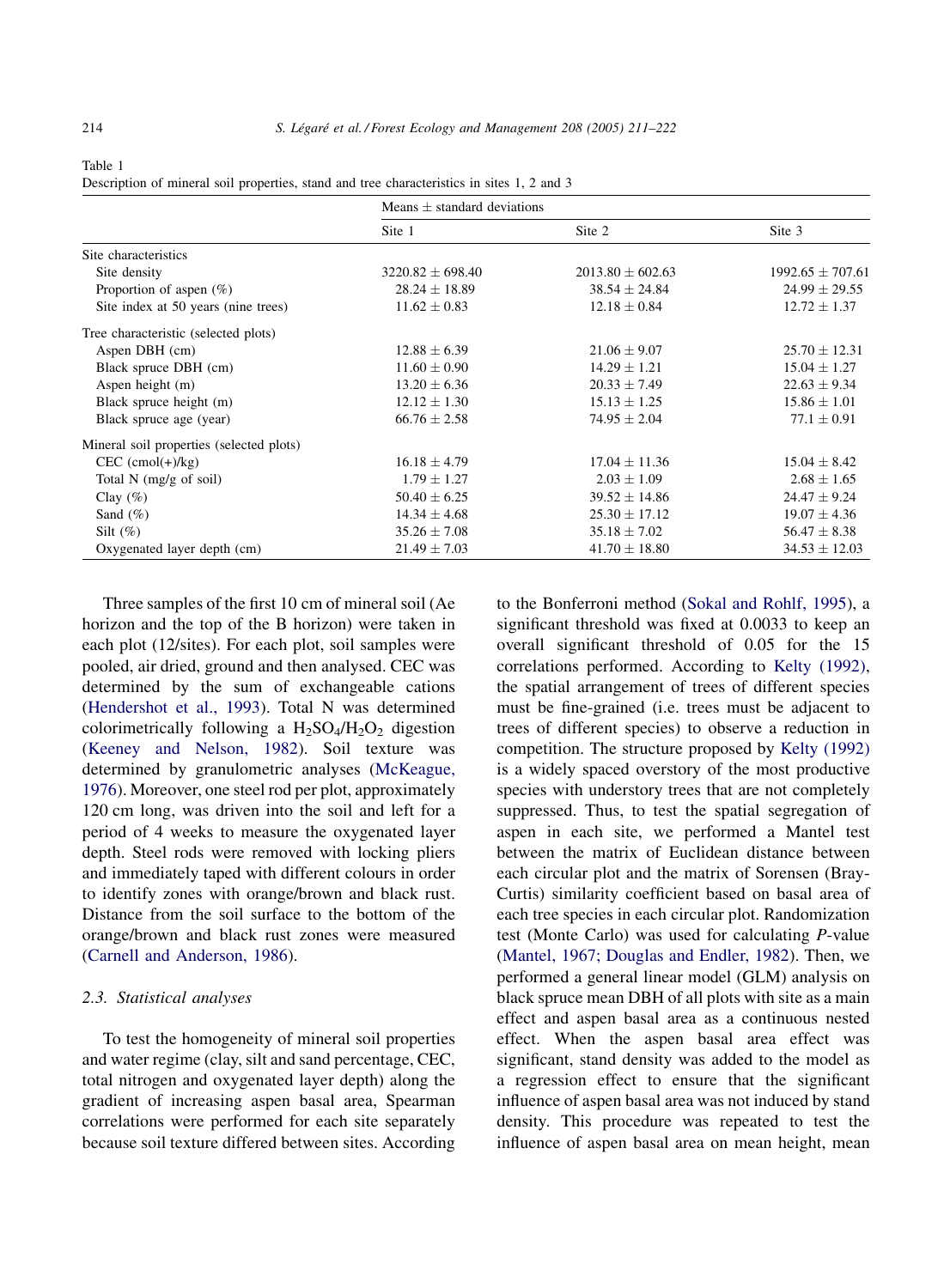volume per stem, total volume and merchantable volume of black spruce, as well as stand volume, stand merchantable volume and TTG510 for black spruce. Moreover, to ensure that there would be no autocorrelation, this procedure was followed by a multiple regression analysis on residuals from the GLM analysis against  $x$  and  $y$  coordinates as nested continuous effect. This procedure was also repeated for each variable tested. Mantel tests were performed using PC-ORD software (MjM Software, Gleneden Beach, OR) and all other statistical analyses were performed using SAS software (SAS Institute Inc., Cary, NC), and the significance threshold was fixed at 0.05.

## 3. Results

## 3.1. Correlation between mineral soil conditions and the presence of aspen

In all sites, none of the correlations tested between aspen basal area and mineral soil properties and oxygenated layer depth were significant according to the Bonferroni method. Nevertheless, in site 2, total nitrogen was negatively correlated to aspen basal area at  $P < 0.05$  [\(Table 2](#page-5-0)).

## 3.2. Individual tree scale

In contrast with the first hypothesis, general linear model analysis revealed that black spruce mean DBH, height and volume per stem were not significantly affected by aspen basal area [\(Table 3\)](#page-5-0). The third hypothesis was also partially rejected. In sites 1 and 3, TTG510 of black spruce decreased with aspen basal area, but TTG510 of black spruce was not significantly affected by aspen in site 2 [\(Table 3,](#page-5-0) Fig. 1).

## 3.3. Stand scale

The second hypothesis was accepted for site 1 where volume and merchantable volume of black spruce were not affected by aspen basal area, and stand volume and merchantable stand volume increased significantly along the gradient of aspen basal area. However, the second hypothesis was partially rejected in sites 2 and 3 where a significant increase in stand



Fig. 1. Relationships between aspen basal area and black spruce TTG510 in sites 1 (a), 2 (b) and 3 (c)  $(N = 12, 12$  and 11, respectively;  $\bullet$ : observed,  $\bigcirc$ : predicted by the GLM procedure).

volume and merchantable stand volume along the gradient of aspen basal area was observed while black spruce volume and merchantable volume of black spruce decreased significantly [\(Table 3,](#page-5-0) [Figs. 2 and 3](#page-6-0)). Stand density positively influenced stand volume,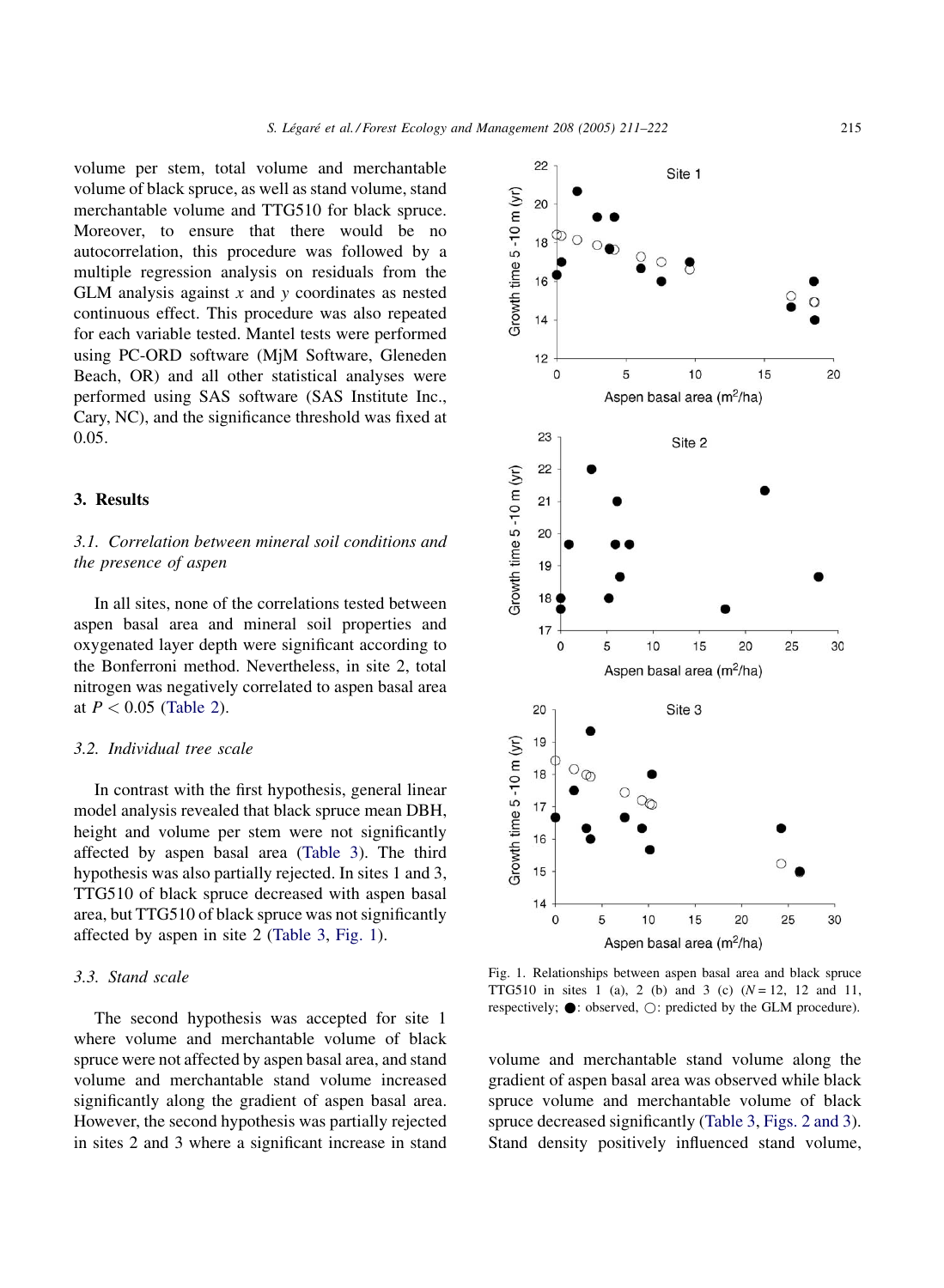<span id="page-5-0"></span>Table 2

Spearman correlation coefficients between aspen basal area and variables related to mineral soil properties

| Variables                        | Rho $(P >  r )$ between aspen basal area and variables |                |                |  |
|----------------------------------|--------------------------------------------------------|----------------|----------------|--|
|                                  | Site 1                                                 | Site 2         | Site 3         |  |
| $CEC$ (cmol(+)/kg)               | 0.24(0.409)                                            | $-0.36(0.185)$ | $-0.30(0.297)$ |  |
| N total $(mg/g \text{ of soil})$ | $-0.11(0.714)$                                         | $-0.55(0.031)$ | $-0.48(0.084)$ |  |
| $%$ Clay                         | 0.45(0.106)                                            | $-0.22(0.434)$ | 0.02(0.952)    |  |
| $%$ Sand                         | $-0.19(0.523)$                                         | 0.13(0.638)    | $-0.25(0.395)$ |  |
| $%$ Silt                         | $-0.35(0.227)$                                         | 0.24(0.381)    | 0.06(0.839)    |  |
| Oxygenated layer depth (cm)      | 0.44(0.200)                                            | 0.35(0.270)    | $-0.41(0.181)$ |  |

Bonferoni correction,  $\alpha$ : 0.05/15 = 0.0033.

General linear model (GLM) analysis between aspen basal area as a continuous nested effect and each variable related to stand or black spruce growth, with stand density as a regression effect when the first model tested was significant ( $N = 35$ )

| Variables              | Source        | SS        | $F$ value                          | Parameters $(b_0, b_1$ and $b_2$ ) |                      |                      |
|------------------------|---------------|-----------|------------------------------------|------------------------------------|----------------------|----------------------|
|                        |               |           |                                    | Site 1                             | Site 2               | Site 3               |
| <b>BS DBH</b>          | Model         | 80.29     | $12.53 \left( \leq 0.0001 \right)$ |                                    |                      |                      |
| $(R^2: 0.6835)$        | Error         | 37.17     |                                    |                                    |                      |                      |
|                        | Site          | 48.87     | 19.07 $(<0.0001)$                  | 11.06 (< 0.0001)                   | 14.94 (< 0.0001)     | 14.94 $(<0.0001)$    |
|                        | ABA (site)    | 4.05      | 1.05(0.3835)                       |                                    |                      |                      |
| BS height              | Model         | 100.73    | 15.07 (< 0.0001)                   |                                    |                      |                      |
| $(R^2: 0.7303)$        | Error         | 37.21     |                                    |                                    |                      |                      |
|                        | Site          | 70.21     | $27.36 \; (<0.0001)$               | 11.65 $(<0.0001)$                  | 16.53 $(<0.0001)$    | 16.53 $(<0.0001)$    |
|                        | ABA (site)    | 8.62      | 2.24(0.1049)                       |                                    |                      |                      |
| BS volume per stem     | Model         | 0.03      | 9.66(0.0001)                       |                                    |                      |                      |
| $(R^2: 0.6249)$        | Error         | 0.02      |                                    |                                    |                      |                      |
|                        | Site          | 0.02      | $14.22 \left( \leq 0.0001 \right)$ | 0.07 (< 0.0001)                    | $0.14$ (< $0.0001$ ) | $0.14$ (< $0.0001$ ) |
|                        | ABA (site)    | 0.00      | 0.71(0.5535)                       |                                    |                      |                      |
| <b>BS TTG510</b>       | Model         | 60.66     | 9.34 (0.0001)                      |                                    |                      |                      |
| $(R^2: 0.4747)$        | Error         | 67.12     |                                    |                                    |                      |                      |
|                        | ABA (site)    | 60.66     | 9.34 (0.0001)                      | $-0.19(0.0007)$                    | 0.01(0.1690)         | $-0.13(0.0039)$      |
| BS volume              | Model         | 74110.27  | 8.68 (< 0.0001)                    |                                    |                      |                      |
| $(R^2: 0.6503)$        | Error         | 39850.23  |                                    |                                    |                      |                      |
|                        | Site          | 19408.92  | 6.82(0.0039)                       | 89.11 (0.0039)                     | 168.59 (0.0039)      | 184.55 (0.0039)      |
|                        | Stand density | 21017.55  | 14.77 (0.0006)                     | 0.04(0.0006)                       | 0.04(0.0006)         | 0.04(0.0006)         |
|                        | ABA (site)    | 33322.75  | 7.80 (0.0006)                      | $-1.84(0.2808)$                    | $-4.49(0.0016)$      | $-4.51(0.00029)$     |
| <b>BS</b> merchantable | Model         | 54217.60  | $7.22 \, \text{(<)} 0.0001$        |                                    |                      |                      |
| volume $(R^2: 0.6075)$ | Error         | 35022.47  |                                    |                                    |                      |                      |
|                        | Site          | 18462.52  | 7.38 (0.0027)                      | 89.67 (0.0027)                     | 168.39 (0.0027)      | 181.60 (0.0027)      |
|                        | Stand density | 9271.13   | 7.41 (0.0110)                      | 0.03(0.0110)                       | 0.03(0.0110)         | 0.03(0.0110)         |
|                        | ABA (site)    | 27786.47  | 7.40 (0.0008)                      | $-1.36(0.3939)$                    | $-4.17(0.0017)$      | $-4.10(0.0036)$      |
| Stand volume           | Model         | 141588.66 | $16.22 \; (<0.0001)$               |                                    |                      |                      |
| $(R^2: 0.7760)$        | Error         | 40728.24  |                                    |                                    |                      |                      |
|                        | Site          | 30133.24  | 10.36 (0.0004)                     | 128.02 (0.0004)                    | 240.60 (0.0004)      | 219.92 (0.0004)      |
|                        | Stand density | 9526.01   | 6.55(0.0162)                       | 0.03(0.0162)                       | 0.03(0.0162)         | 0.03(0.0162)         |
|                        | ABA (site)    | 86644.50  | 19.86 $(<0.0001$ )                 | 6.25(0.0009)                       | 4.31(0.0025)         | 8.49 (< 0.0001)      |
| Merchantable stand     | Model         | 141700.95 | 21.06 (< 0.0001)                   |                                    |                      |                      |
| volume $(R^2: 0.7840)$ | Error         | 39028.96  |                                    |                                    |                      |                      |
|                        | Site          | 26067.34  | 9.68(0.0006)                       | 175.62 (0.0006)                    | 269.72 (0.0006)      | 243.41 (0.0006)      |
|                        | ABA (site)    | 75664.73  | 18.74 $(<0.0001$ )                 | 5.58 (0.0015)                      | 3.68 (0.0053)        | $7.89$ (<0.0001)     |

BS: black spruce; ABA: aspen basal area; SS: sum of square; \*P < 0.01, \*\*0.01  $\leq P$  < 0.001, \*\*\*P < 0.001;  $Y = b_0 + b_1$  (stand density) +  $b_2$ (aspen basal area (site)).

Table 3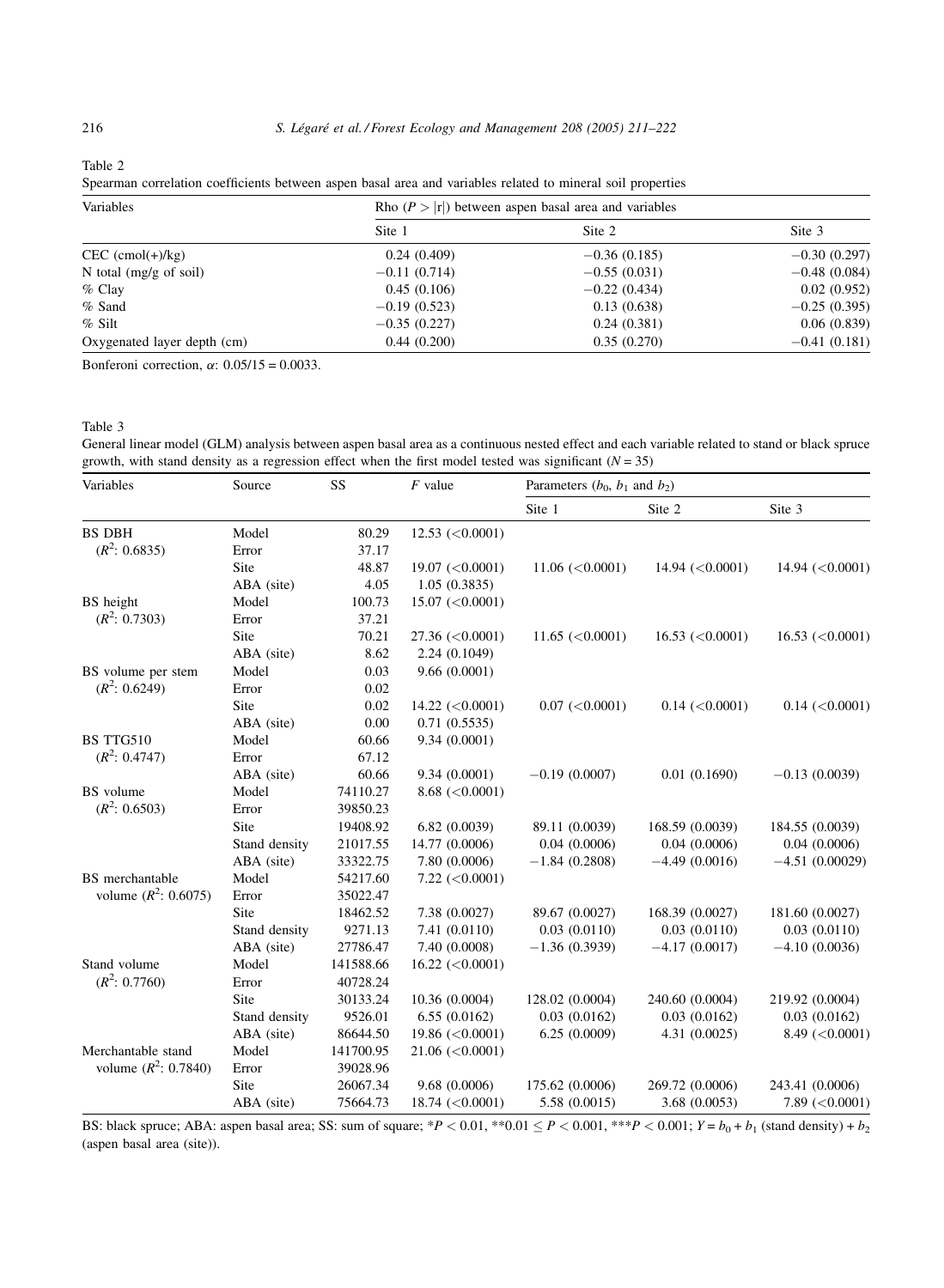<span id="page-6-0"></span>

Fig. 2. Relationships between aspen basal area and volume (black spruce (BS) and stand) in sites 1, 2 and 3 ( $N = 12$ , 12 and 11, respectively;  $\bullet$ : observed,  $\bigcirc$ : predicted by the GLM procedure).

black spruce volume and merchantable volume of black spruce. The presence of aspen, according to Mantel tests, was not correlated with the spatial distribution of circular plots in sites 1 ( $r = 0.0129$ ;  $P = 0.3760$  and 3 ( $r = -0.0312$ ;  $P = 0.2850$ ). However, the Mantel test shows a significant correlation between Euclidean distance between plots and their tree species composition in site  $2 (r = 0.1769)$ ;  $P = 0.0020$ . Residuals from all GLM procedures were normally distributed, homoscedastic, and not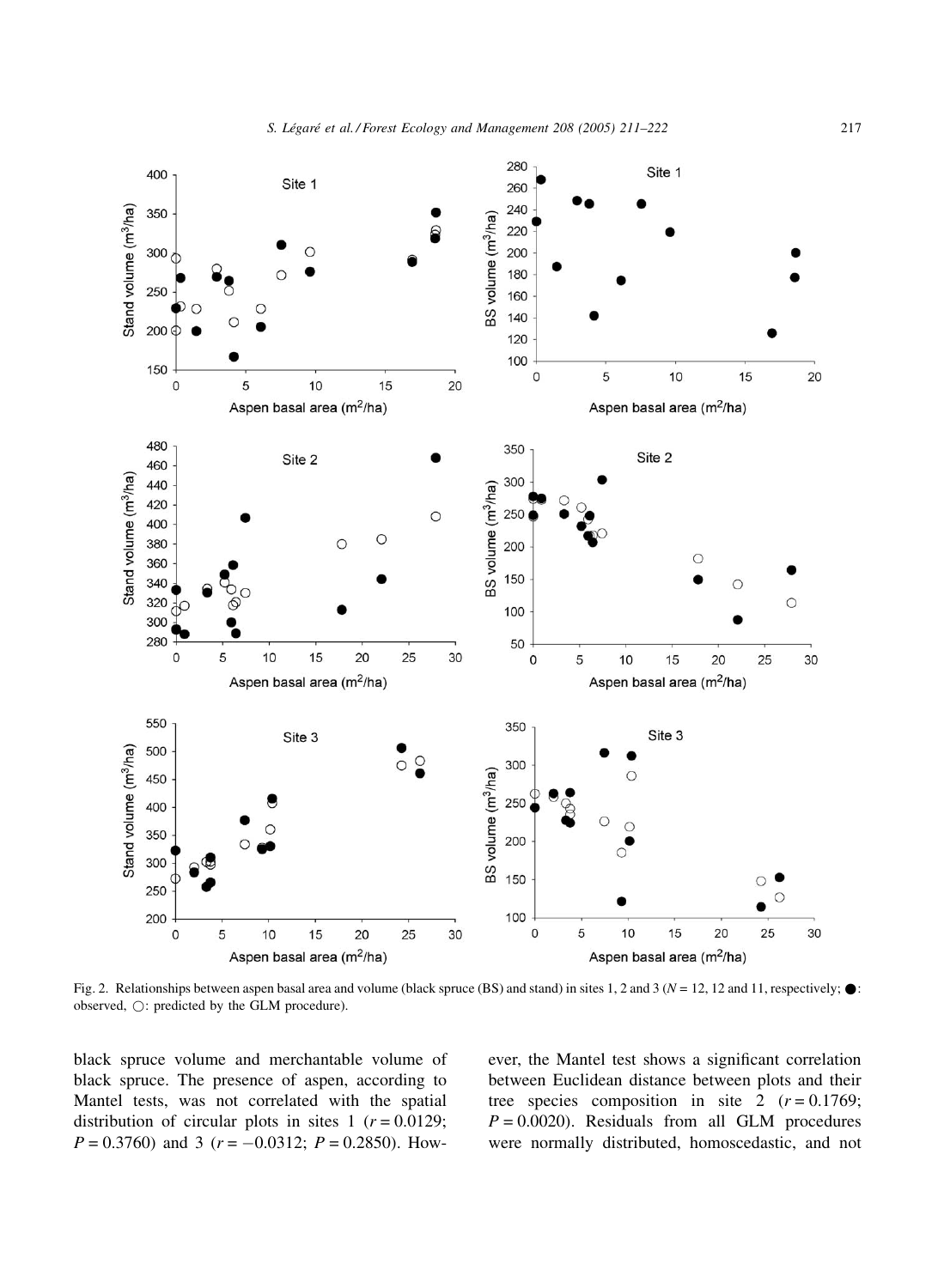<span id="page-7-0"></span>

Fig. 3. Relationships between aspen basal area and merchantable volume (black spruce (BS) and stand) in sites 1, 2 and 3 ( $N = 12$ , 12 and 11, respectively;  $\bullet$ : observed,  $\bigcirc$ : predicted by the GLM procedure).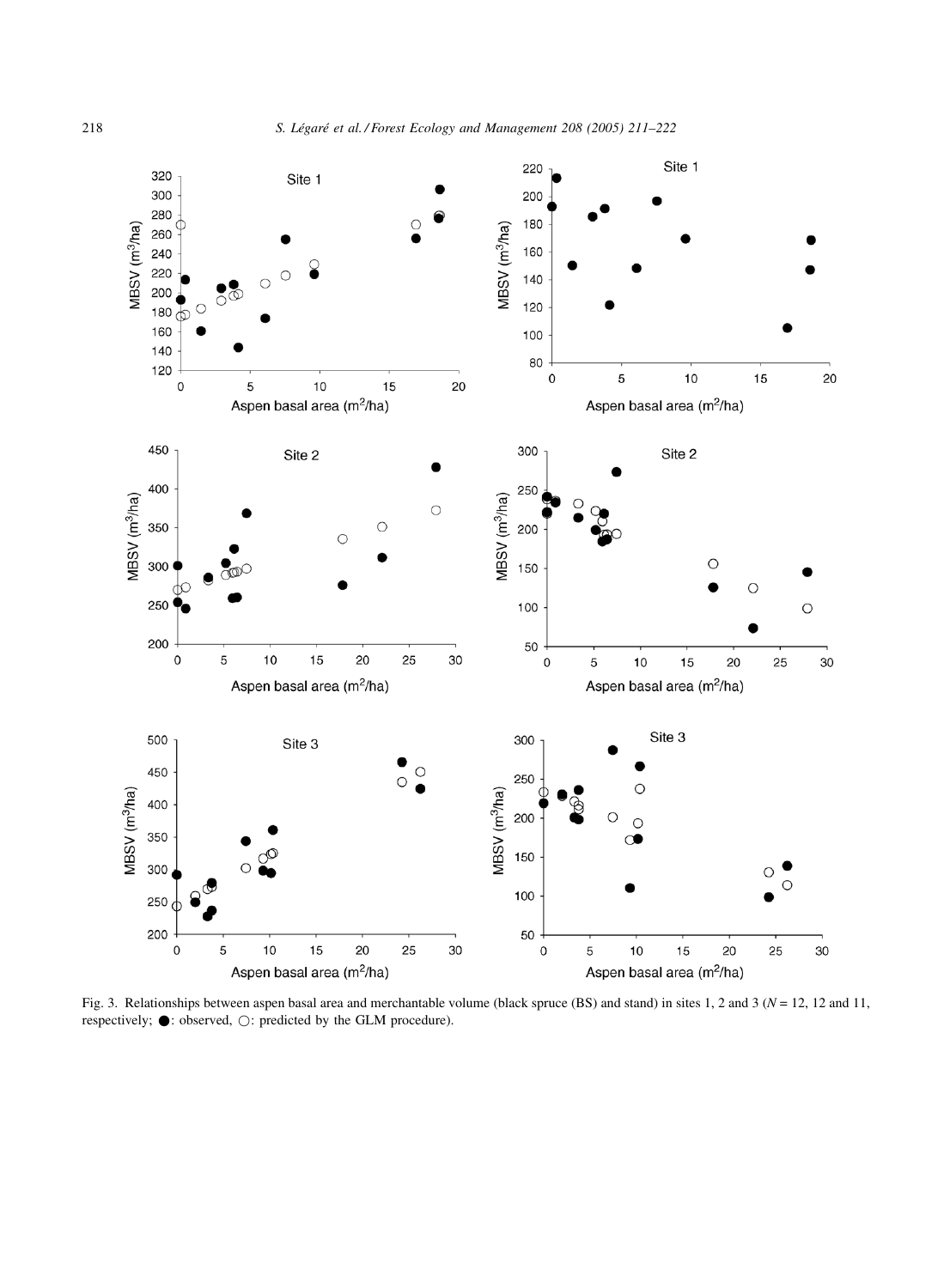significantly related to plot localization (results not shown).

## 4. Discussion

## 4.1. Homogeneity of mineral soil properties along the gradient of aspen

In addition to the special attention given the selection of sites with homogenous drainage and slope conditions, the absence of a significant correlation between aspen basal area and oxygenated layer depth suggests that no hydrologic gradient was inherent to the aspen gradient. The decrease of total nitrogen concentrations in the mineral soil with increasing aspen relative basal area loosely suggest that forest composition could affect the mineral soil nutrient availability by reallocating nutrients from the mineral soil to the vegetation and the humus layer. This is also supported by a positive correlation between total nitrogen concentration in the needles of balsam fir seedlings on site 2 and aspen basal area (Légaré et al., unpublished data).

## 4.2. Competitive reduction principle

As observed by Légaré et al.  $(2004)$  using forest inventory information, black spruce volume is stable despite the increase in aspen basal area in site 1, which suggests that black spruce uses, to some extent, a different ecological niche than aspen. Niche separation, by reducing the competition for light, water and nutrient, allows a more complete use of available resources [\(Vandermeer, 1989](#page-11-0)). Black spruce, which is a shade-tolerant evergreen species with a shallow root network, could exploit a spatially and temporally different dimension of the ecosystem than aspen, which is a shade-intolerant deciduous species with a deeper root network ([Strong and La Roi, 1983;](#page-11-0) [Viereck and Johnston, 1990\)](#page-11-0). The absence of a significant influence of aspen on black spruce DBH, height and volume per stem in site 1 reveals a natural ''additive'' pattern in the aspen–black spruce mixed stand [\(Harper, 1977](#page-11-0)), which supports the possibility of a competitive exclusion between both species. However, in sites 2 and 3, the absence of a significant influence of aspen on black spruce DBH, height and volume per stem while volume of black spruce decreases along the gradient of aspen suggests that aspen stems are replacing black spruce stems along this gradient. Thus, the natural pattern observed in these stands can be described as a ''substitutive'' pattern according to [Harper \(1977\),](#page-11-0) which reflects a strong competition for resources between aspen and black spruce. This is not surprising considering the nutrient requirements of these species. Paré [et al.](#page-11-0) [\(2002\)](#page-11-0) estimated that the major nutrient requirements of aspen were, on an aerial basis, roughly two times higher than those of black spruce. Therefore, it is likely that the replacement of a black spruce tree by an aspen represents an increase in competition for both nutrients and light. Légaré [et al. \(2004\)](#page-11-0) reported a 5 m greater height for stands having an aspen relative basal of 40% compared with pure black spruce stands. However, the gradient of variability is much shorter in the present study where only three sites of comparable age and density and a maximum distance of 22 km between sites were considered.

From an economic standpoint, the absence of a significant variation in black spruce merchantable volume along an increasing gradient of aspen indicates a net gain in aspen fibre considering the total stand volume. In practical terms, the total stand merchantable volume in site 1 varied from approximately 180– 280 m3 /ha along the increasing gradient of aspen basal area  $(0-18.64 \text{ m}^2/\text{ha})$ . This corresponds to an aspen proportion of 0–43.67% of total stand basal area, and represents a gain of approximately 100 m<sup>3</sup>/ha while the black spruce volume component  $(180 \text{ m}^3/\text{ha})$  is maintained. In site 2 (estimated volumes of site 3 are relatively similar to those of site 2), for a range of aspen basal area proportion similar to that of site 1 (0– 41.29%), there is still a net gain in total merchantable volume of approximately  $75 \text{ m}^3$ /ha, but it comes with a loss of approximately  $100 \text{ m}^3$ /ha of black spruce that is being replaced by aspen ([Fig. 3\)](#page-7-0).

## 4.3. Facilitation

In two of our sites (1 and 3), black spruce TTG510 was positively affected by the presence of aspen. However, the absence of a significant influence of aspen on mean height of black spruce suggests that only dominant or co-dominant stems of black spruce in the stand are positively affected by aspen. From a more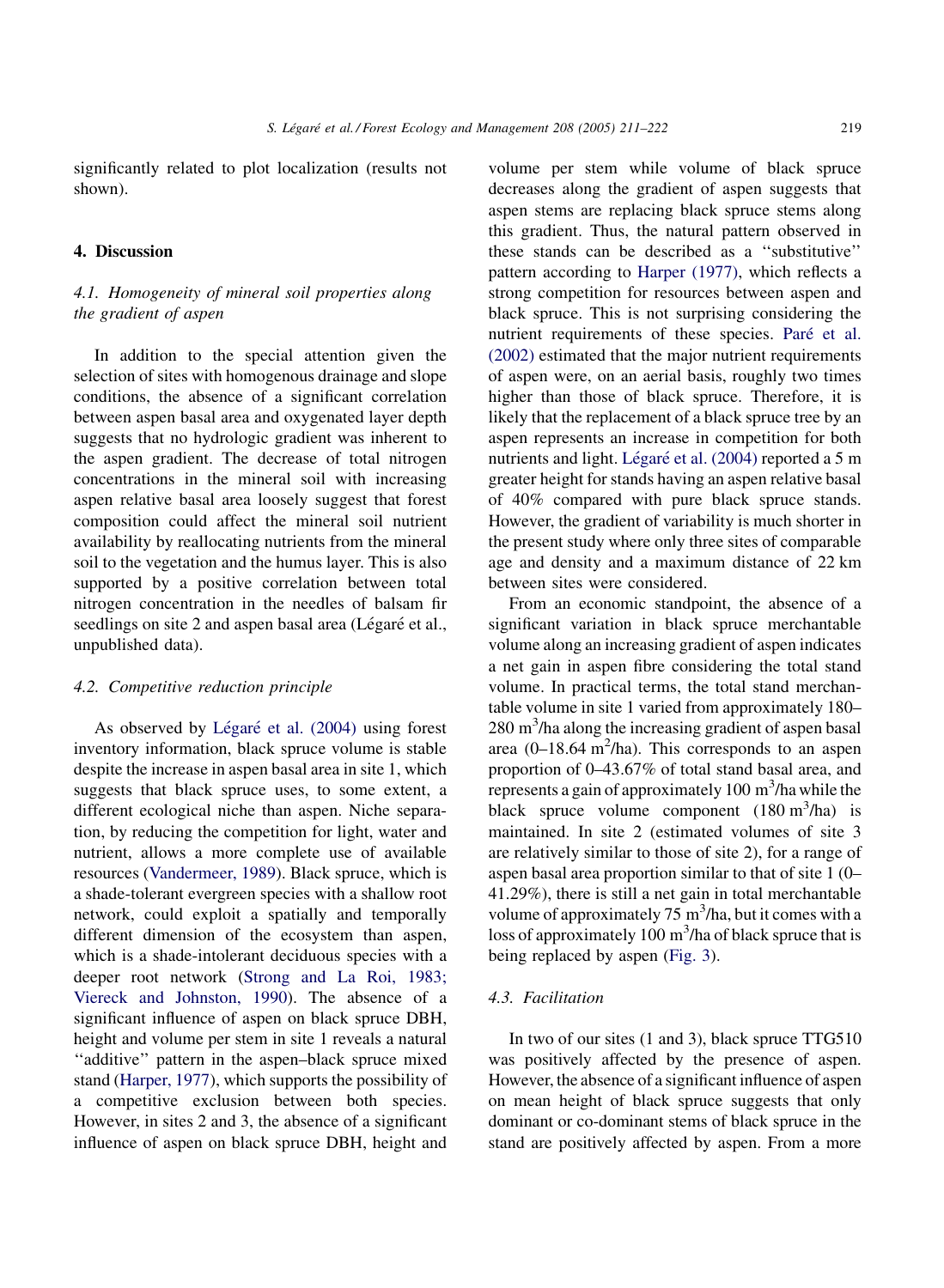concrete perspective, the ANCOVA model for site 1 suggests that a dominant black spruce will take 3.5 additional years to grow 5 m in a stand without the presence of aspen compared with a dominant black spruce located in a stand with  $18.64 \text{ m}^2/\text{ha}$  of aspen (corresponding to 43.67% of aspen relative basal area in the stand). The effect of aspen on forest floor nutrient availability, pH and moisture rate in pure and mixed stands, which is well documented [\(Corns, 1989;](#page-10-0) Longpré et al., 1994; Brais et al., 1995; Paré and [Bergeron, 1996\)](#page-10-0), could have a direct positive influence on black spruce productivity as proposed by the concept of productive facilitation [\(Vandermeer, 1989](#page-11-0)). The fact that there were no significant correlations between mineral soil properties and increasing aspen basal area emphasizes that aspen could change site productivity by its effect on nutrient availability (Corns, 1989; Longpré et al., 1994; Brais et al., 1995; Paré and Bergeron, [1996](#page-10-0)). However, in site 2, TTG510 was not affected significantly by the presence of aspen, which suggests that the interspecific competition was strong on this site. In a previous study, it was observed that beyond a certain proportion of aspen ( $\approx$ 40% of basal area), black spruce growth decreased (Légaré [et al., 2004\)](#page-11-0). Mean relative aspen basal area, which was relatively higher in site 2  $(38.54 \pm 24.84\%)$  than in sites 1  $(28.24 \pm 1.64\%)$ 18.89%) and 3 (24.99  $\pm$  29.55%), suggests a stronger competition by aspen in site 2. Moreover, in site 2, aspen was spatially correlated, which could be interpreted as a coarse grain spatial arrangement, which is in contrast with the spatial arrangement suggested by [Kelty \(1992\)](#page-11-0) to create a reduction in competition. Thus, the absence of the positive influence of aspen on the growth of black spruce in site 2 could possibly be explained by the structure of the canopy.

The presence of both patterns, substitutive and additive, suggests that the competitive relationship between species is site-specific and could not be explained exclusively by species' respective proportions in the stand. The relationship between species as a dominant, co-dominant or suppressed species in a mixed stand, which depends on site conditions, type and timing of disturbance, time since last disturbance and pre-disturbance composition, could explain part of the site-specific issue ([Chen and Popadiouk, 2002\)](#page-10-0). In site 1, mean height of aspen was similar to that of black spruce, but aspen mean height in sites 2 and 3 was superior to that of black spruce by more than 5 m,

which possibly increased inter-specific competition for light. Therefore, not only should the proportion of aspen basal area in a black spruce stand be considered but its hierarchical position in the canopy should be considered as well. Moreover, the nutrient status of the site seemed to affect the influence of aspen on black spruce growth. With its low nutrient requirements ([Chapin, 1980\)](#page-10-0), black spruce could be a stronger competitor in relatively poor sites, such as site 1, compared with sites 2 and 3, building more biomass on a unit nutrient basis. According to a complementary study on the effect of aspen on nutrient cycling that was conducted on the same sites, N net mineralization as determined in the laboratory increased with increasing aspen basal area in site 1 but not in sites 2 and 3 (Légaré et al., unpublished data). However, in site 3, N net nitrification increased with aspen basal area, which reflects a change in nutrient cycling suggesting that the presence of aspen in a relatively poor site could have a larger effect on growth than in a relatively rich site.

The influence of aspen on stand productivity could have been different if we had included a buffer zone around the 7 m of diameter plot in order to take into account edge effect. In site 2, in which aspen distribution is auto-correlated in space, the influence of aspen could have been over estimated. However, on sites 1 and 3, we hypothesised that the influence of aspen could have been either under- or over-estimated. Due to these potential uncertainties, estimate of increasing volumes along the gradient of aspen should be considered as guidelines including a non-negligible range of variation.

## 4.4. Implications for forest management

Because of the lack of a full gradient (0–100%) of aspen in the study design, it is impossible to know if the mixture of aspen and black spruce will exceed the yield of a monoculture of aspen or if it will be in between the yield of a monoculture of black spruce and a monoculture of aspen. However, mixtures that outyield the monoculture of the most productive component species are not common according to [Kelty \(1992\).](#page-11-0) Nevertheless, a study conducted south of our study area reported a volume of  $331 \pm 121$  m<sup>3</sup>/ha for pure aspen stands on clay deposits of 50-year-old stands (Paré [et al., 2001](#page-11-0)), which is close to the mean stand volume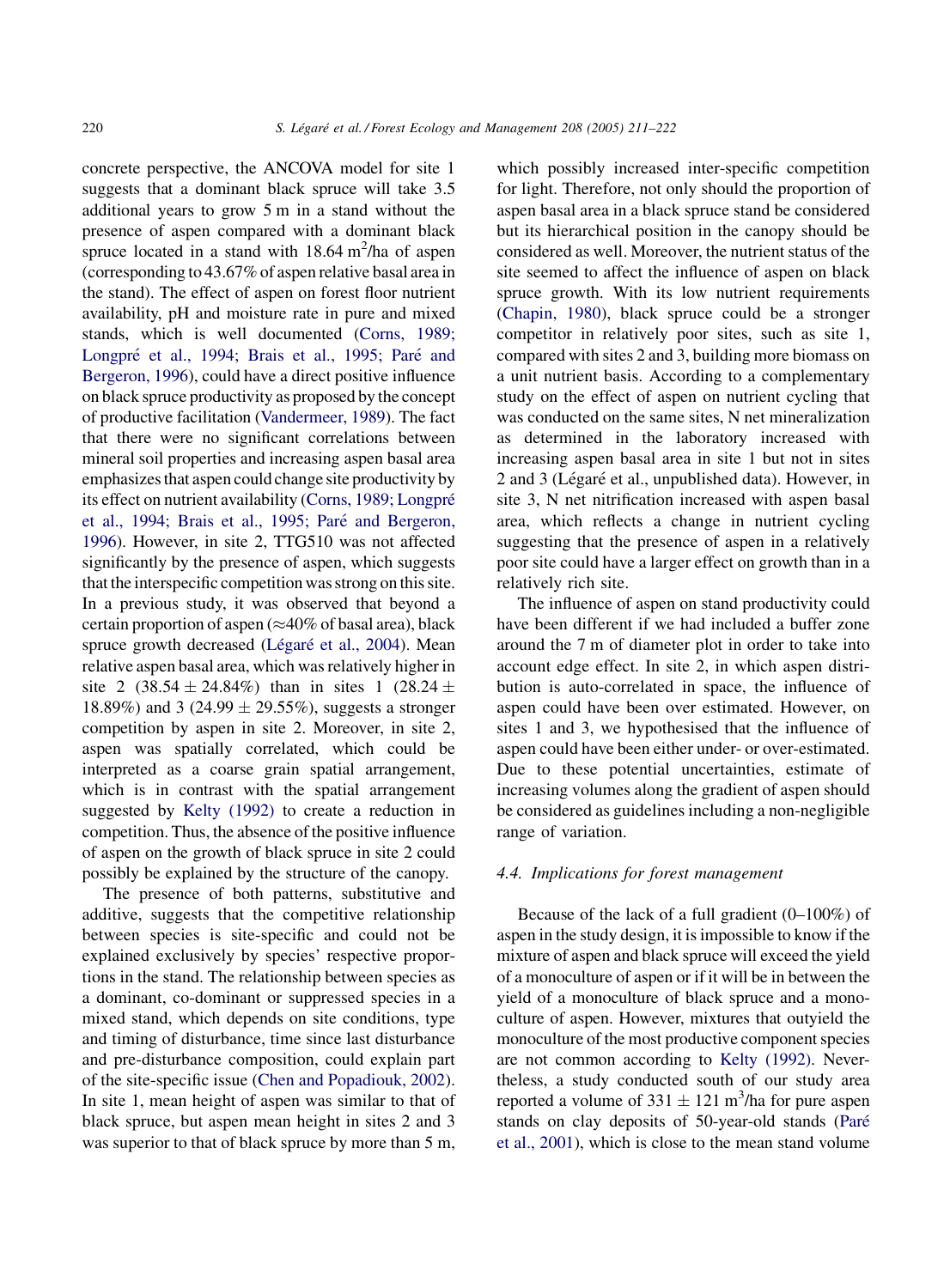<span id="page-10-0"></span>calculated for sites 1, 2 and 3  $(262.43 \pm 53.75,$  $339.33 \pm 53.36$ ,  $350.42 \pm 80.75$  m<sup>3</sup>/ha, respectively). This suggests that the presence of aspen in black sprucedominated stands could outyield pure stands of aspen (monoculture of the most productive component) in some conditions by way of facilitation and competitive exclusion. The results of this study suggest that the influence of aspen on black spruce growth depends on the respective proportions of species, on their vertical dominance and on site fertility, which could explain the absence of a general trend relative to yield or productivity of mixed management experimentations in scientific literature ([Rothe and Binkley, 2001](#page-11-0)).

Unfortunately, mixed management dynamics are not as simple as those of pure stands. Ecosystem simplification represents an advantage for productivity prediction but not for biodiversity and long-term productivity maintenance [\(O'Hara et al., 1994](#page-11-0)). To reach a suitable level of predictability, more studies are needed to understand mixed stand dynamics and their consequences on stand productivity. The results of this study suggest that, at least on specific sites and within certain limits in the proportion of aspen, management of mixed stands could be economically interesting. In addition to a spatial issue, management of alternative pure stands of aspen and black spruce could also affect stand diversity and productivity in time, thus representing another management option.

## Acknowledgements

We are grateful to Annie Belleau, Benoît St-Vincent and Josée Chrétien for field assistance, and Alain Courcelles for laboratory work. This study was supported by the Fonds québécois de la recherche sur la nature et les technologies, the NSERC-UQAT-UQAM Industrial Chair in Sustainable Forest Management, Tembec Inc., the Canadian Forest Service, the Natural Sciences and Engineering Research Council of Canada, and Canada Economic Development.

#### **References**

Bergeron, Y., Harvey, B., 1997. Basing silviculture on natural ecosytem dynamics: an approach applied to the southern boreal mixedwood forest of Quebec. For. Ecol. Manage. 92, 235–242.

- Bergeron, Y., Harvey, B., Leduc, A., Gauthier, S., 1999. Forest management guidelines based on natural disturbance dynamics: stand- and forest-level considerations. For. Chron. 75, 49–54.
- Bergeron, Y., Gauthier, S., Kafka, V., Lefort, P., Lesieur, D., 2001. Natural fire frequency for the eastern Canadian boreal forest: consequences for sustainable forestry. Can. J. For. Res. 31, 384– 391.
- Bergeron, Y., Gauthier, S., Flannigan, M., Kafka, V., 2004. Fire regimes at the transition between mixedwoods and conifer boreal forest in northwestern Quebec. Ecology 85, 1916– 1932.
- Brais, S., Camiré, C., Bergeron, Y., Paré, D., 1995. Changes in nutrient availability and forest floor characteristics in relation to stand age and forest composition in the southern part of the boreal forest of northwestern Quebec. For. Ecol. Manage. 76, 181–189.
- Brown, A.H.F., 1992. Functioning of mixed-species stands at Gisburn. In: England, N.W., Cannell, M.G.R., Malcolm, D.C., Robertson, P.A. (Eds.), The Ecology of Mixed-Species Stands of Trees. Blackwell Scientific Publications, Oxford, pp. 125– 150.
- Carleton, T.J., MacLellan, P., 1994. Woody vegetation responses to fire versus clear-cutting logging: a comparative survey in the central Canadian boreal forest. Ecoscience 1, 141–152.
- Carnell, R., Anderson, M.A., 1986. A technique for extensive field measurement of soil anaerobism by rusting of steel rods. Forestry 59, 129–140.
- Chapin III, F.S., 1980. The mineral nutrition of wild plants. Annu. Rev. Ecol. Syst. 11, 233–260.
- Chen, H.Y.H., Popadiouk, R.V., 2002. Dynamics of North American boreal mixedwoods. Environ. Rev. 10, 137–166.
- Chen, H.Y.H., Klinka, K., 2003. Aboveground productivity of western hemlock and western redcedar mixed-species stands in southern coastal British Columbia. For. Ecol. Manage. 184, 55–64.
- Corns, I.G.W., 1989. Ecosystems with potential for aspen management. In: Managing for Aspen – A Shared Responsibility. Proceedings of the Joint Technical Session of the Forest Ecology, Silviculture and Tree Improvement Forest Management, and Forest Economics and Policy Working Groups. For. Chron. 65, 16–22.
- Douglas, M.E., Endler, J.A., 1982. Quantitative matrix comparisons in ecological and evolutionary investigations. J. Theor. Biol. 99, 777–795.
- Environment Canada, 1993. Canadian Climate Normals 1961–90. Canadian Climate Program, Atmospheric Environment Service, Downsview, Ont.
- Flanagan, P.W., Van Cleve, K., 1983. Nutrient cycling in relation to decomposition and organic-matter quality in taiga ecosystems. Can. J. For. Res. 13, 795–817.
- Fortin, S., 2000. Expansion du tremble (Populus tremuloides Michx.), au cours du XXième siècle, dans le bassin de la Rivière York en Gaspésie, Québec. M.Sc. Thesis. Université du Québec à Chicoutimi, Chicoutimi, Québec.
- Foster, D.R., 1983. The history and pattern of fire in the boreal forest of southeastern Labrador. Can. J. Bot. 61, 2459–2471.